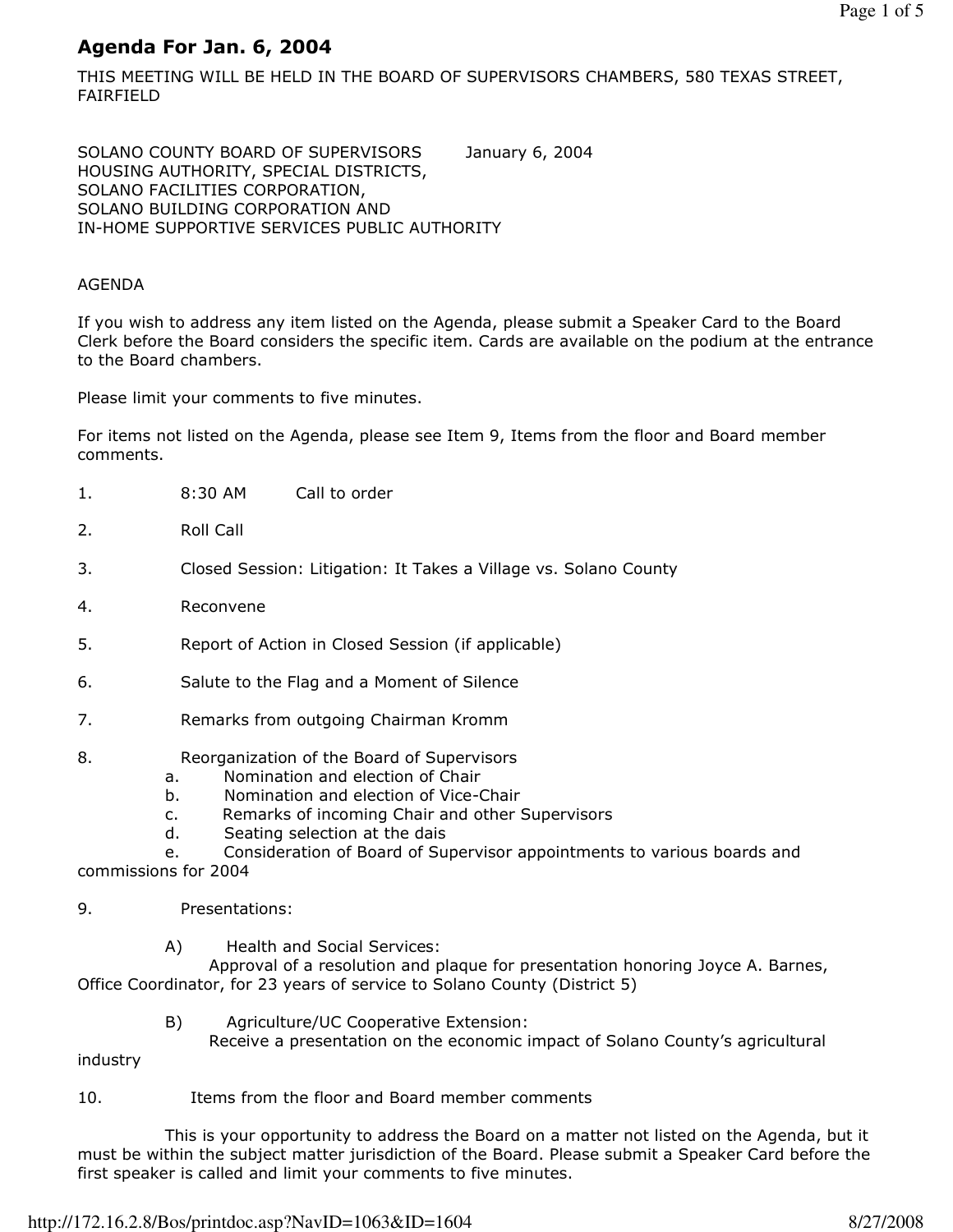- 11. Additions to or Deletions from the Agenda
- 12. Public Comment on Consent Calendar

Each speaker shall have 5 minutes to address any or all items on the Consent Calendar.

13. Approval of the Agenda

14. Approval of Consent Calendar

The Board considers all matters listed under the Consent Calendar to be routine and will adopt them in one motion. There will be no discussion on these items before the Board votes on the motion unless Board members request specific items be discussed and/or removed from the Consent Calendar.

CONSENT CALENDAR

# GENERAL GOVERNMENT

15. Clerk of the Board of Supervisors: Approval of Minutes: Board of Supervisors November 25, 2003 and December 2, 2003

16. County Administrator's Office:

 Authorize the Office of Family Violence Prevention to accept a grant in the amount of \$37,605 from the Judicial Council of California for the Solano County Court Appointed Special Advocate (CASA) Program for the period of September 1, 2003 through August 31, 2004; authorize the County Administrator to sign the grant agreement; approval of an appropriation transfer in the amount of \$15,939 to reflect balance of funds allocated for expenditures for remainder of FY03/04  $(4/5$  vote required); approval of an appropriation transfer in the amount of \$2,966 to reflect additional revenue from the National CASA Diversity grant (4/5 vote required)

17. General Services:

 Adoption of a Resolution of Intention to adopt a Resolution of Necessity for Condemnation of Real Property located at 625 Broadway Street, Fairfield

HEALTH AND SOCIAL SERVICES:

18. Health and Social Services:

 A) Approval of a resolution proclaiming the month of January, 2004 as Employment Resources Specialist and Eligibility Benefits Specialist Recognition Month in Solano County

 B) Approve an amendment to the agreement with Interim Physicians in the amount of \$33,000 for a total agreement amount of \$98,000 for the period October 1, 2002 through December 31, 2003

 C) Approve contract amendments with the County Medical Services Program (CMSP) and with the Partnership HealthPlan of California (PHC) for continuation of pilot program through June 2004; authorize the Health and Social Services Director or designee to develop rates and procedures for paying out-of-area hospitals for medical treatment of Solano residents; approval of appropriation transfer requests in the amount of \$1.9 million reflecting Unanticipated Revenue from the CMSP Governing Board for contract period February 1 through June 30, 2004 and CMSP revenue obligated by contract but not yet budgeted (4/5 vote required); recognize a \$1 million increase in the Master Settlement Agreement (MSA) fund contribution to the Health and Social Services Department's County Medical Services Program; approve an appropriation transfer request in the amount of \$1 million (4/5 vote required)

# CRIMINAL JUSTICE

19. District Attorney:

 A) Approval of a resolution amending the Allocation List to add 1.0 FTE Clerical Operations Supervisor and delete 1.0 FTE Senior Legal Secretary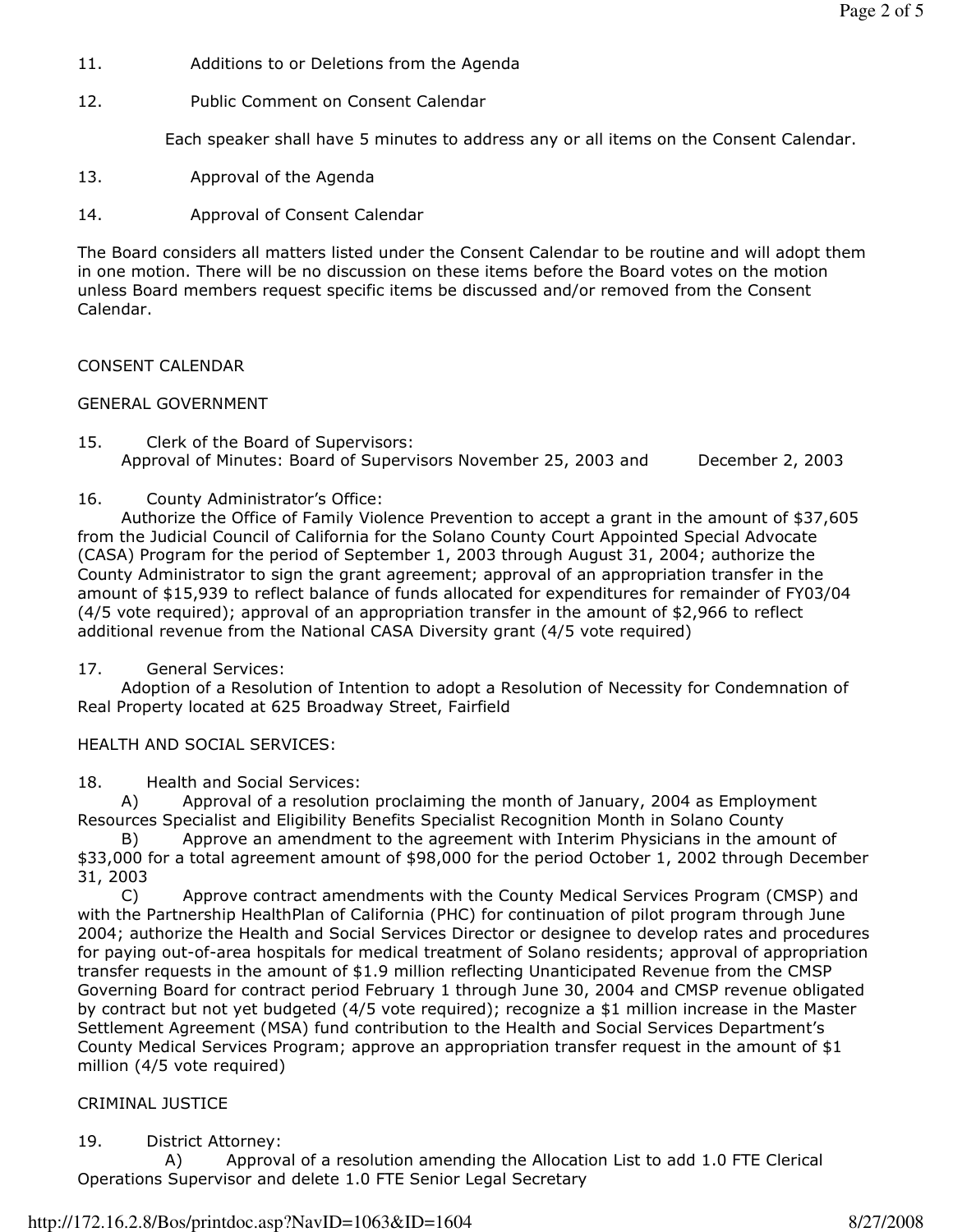B) Approval to clear four (4) computer items of no current value from the June 30, 2003 Unaccounted Fixed Asset Inventory

#### LAND USE/TRANSPORTATION

#### 20. Transportation:

Approve a Notice of Completion for Lemon Street Sidewalk from Curtola Parkway to Benicia Road completed by Nor Cal Concrete, Inc. at a final cost of \$135,502

21. Environmental Management:

 Adoption of a resolution authorizing the Department of Environmental Management to file a grant application and enter into a funding agreement with the Department of Water Resources to conduct a groundwater study throughout Solano County; authorize the County Administrator to sign the grant application and related grant documents

OTHER: None

SPECIAL DISTRICTS GOVERNED BY THE BOARD OF SUPERVISORS:

Rural North Vacaville Water District

#### 22. Transportation:

Authorize an Addendum to the Agreement for Assessment Administration Services to add Transfer of Assessment Water Rights; authorize the Transportation Director to sign the Addendum to the Agreement with NBS Local Government Solutions

#### SCHEDULED CALENDAR

- 23. Rescheduled Consent Items: (Items pulled from Consent Calendar above)
- A) E)
- B) F)
- C) G)
- D) H)

#### GENERAL GOVERNMENT

24. County Administrator: Receive a presentation of the Solano County 2003 Annual Report

## 25. County Counsel:

 Consider approval to execute a Memorandum of Intent (MOS) between the County, the Solano County Fair Association and the Mills Corporation for redevelopment/revitalization of the Solano County Fairgrounds

#### 26. General Services:

 Consider approval of the Solano County Adult Detention Needs Assessment and Master Plan prepared by Kitchell, Kaplan-McLaughlin-Diaz, and Dan Smith Associates (continued from December 9, 2003)

HEALTH AND SOCIAL SERVICES: None

## CRIMINAL JUSTICE: None

## LAND USE/TRANSPORTATION: None

OTHER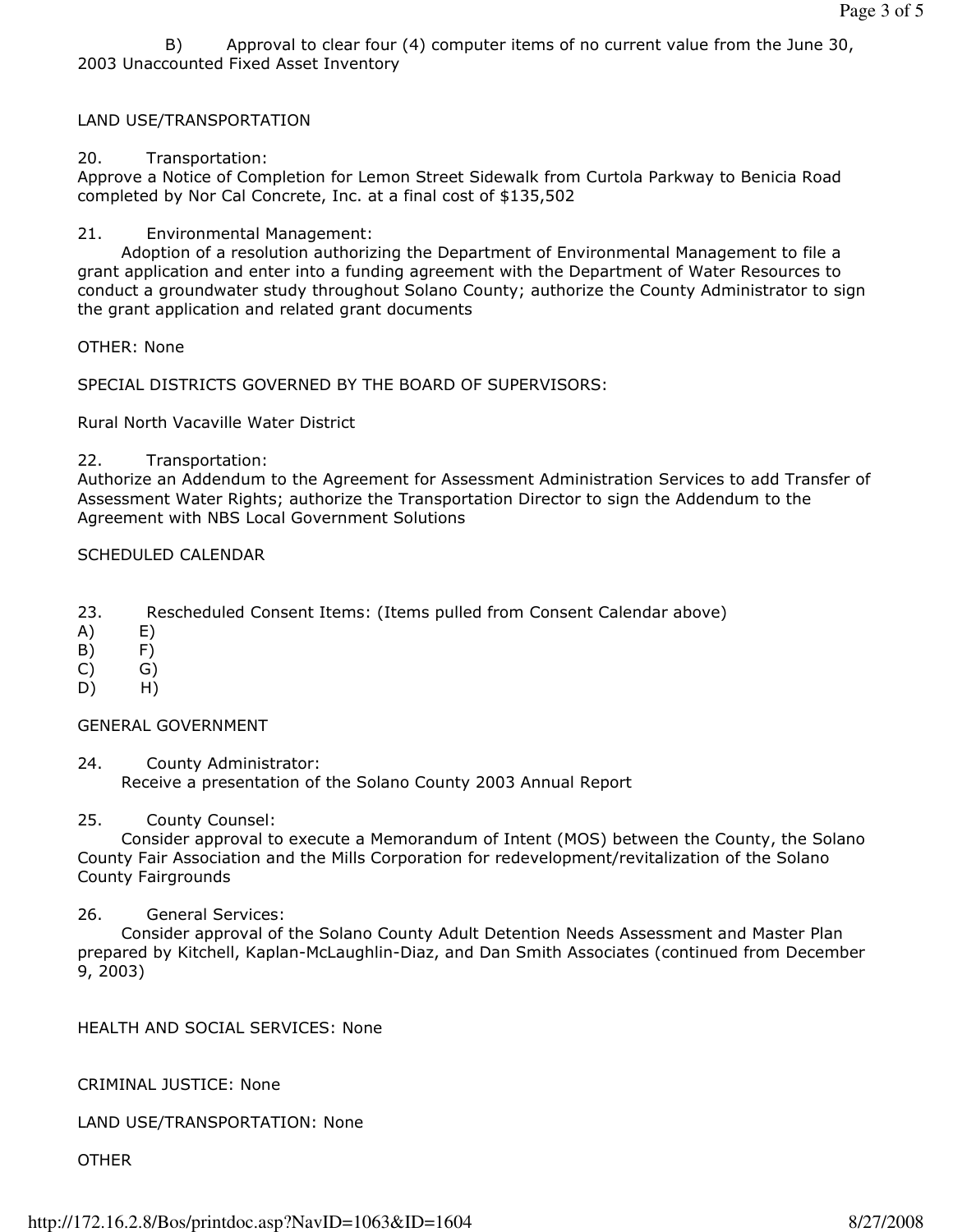# SPECIAL DISTRICTS GOVERNED BY THE BOARD OF SUPERVISORS:

Solano County Facilities Corporation

27. General Services: Hold annual meeting; elect new officers for calendar year 2004

Solano County Building Corporation

28. General Services: Hold annual meeting; elect new officers for calendar year 2004

# MISCELLANEOUS ITEMS

29. Appointments/Resignations to Boards and Commissions:

- A) Board of Supervisors:
- Appointment of Norma Simmer to the In-Home Supportive Services Commission (District

5)

B) Board of Supervisors:

 Reappointment of John Potter to the Airport Land Use/Aviation Advisory Commission (District 2)

C) Board of Supervisors:

 Appointment of Terry L. Riddle to the Solano County Park and Recreation Commission (District 4)

D) Health and Social Services:

 Appointment of Irma Torres and Natasha Crespo to the Northern Solano Human Services Advisory Board; accept the resignations of Marianne Restel, Jim Melvin, and Lois Butler

E) Health and Social Services:

 Appointment of Randal Green to the Alcohol and Drug Advisory Board; reappointment of Doug Bumgarner, Cecile Kazemi, and Gene Korte; accept resignations of Diana May Bogard and Minda Bunggay

 F) Workforce Investment Board of Solano County: Ratify the appointments of Mr. Michael Ammann and Ms. Anja Woltman

30. Adjourn:

# MEETING CALENDAR

| 1/6                                                    | 6:30 p.m.   | SIDS Advisory Committee, 300 Hospital Dr., Medical Staff         |
|--------------------------------------------------------|-------------|------------------------------------------------------------------|
| Meeting Room, Vallejo                                  |             |                                                                  |
| 1/6                                                    | 6:30 p.m.   | Solano County Children & Families Commission, Health & Human     |
| Services Center Multipurpose Rm., 2101 Courage Dr., FF |             |                                                                  |
| 1/7                                                    | $9:30$ a.m. | BAAQMD 939 Ellis St., San Francisco                              |
| 1/7                                                    | Noon        | Children's Alliance, Suisun Community Center, 611 Village Drive, |
| Suisun                                                 |             |                                                                  |
| 1/7                                                    | 1:00 p.m.   | ABAG Regional Planning Comm., MetroCenter Auditorium, 101        |
| Eighth St., Oakland                                    |             |                                                                  |
| 1/8                                                    | 1:30 p.m.   | Emergency Medical Care Committee, 275 Beck Ave., Conf. Rm.       |
| 1, FF                                                  |             |                                                                  |
| 1/8                                                    | 6:00 p.m.   | City-County Coordinating Council, 508 Elmira Rd., Vacaville      |
| 1/8                                                    | 7:00 p.m.   | Solano County Aviation Advisory Commission/Airport Land Use      |

http://172.16.2.8/Bos/printdoc.asp?NavID=1063&ID=1604 8/27/2008